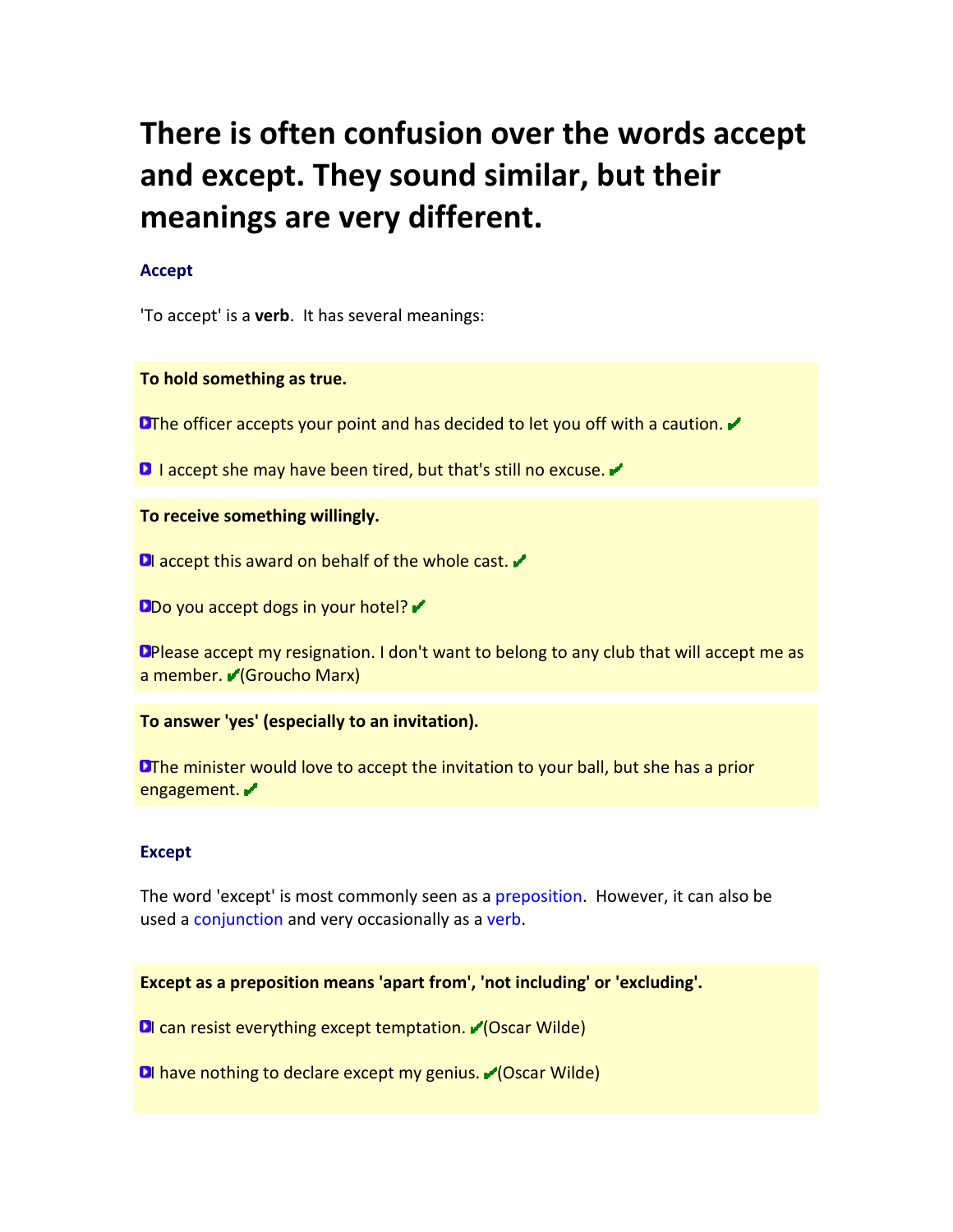Marge, don't discourage the boy! Weaseling out of things is important to learn. It's what separates us from the animals...except the weasel. **/**(Homer Simpson)

DIt has been said that democracy is the worst form of government except all the others that have been tried. (Winston Churchill)

**Except as a conjunction means 'but' or 'if not the fact that'.** 

**D** would go swimming, except I am scared of big fish.  $\blacktriangleright$ 

**Except as a verb means 'to exclude'.**

DYou are excepted from the ruling. ✔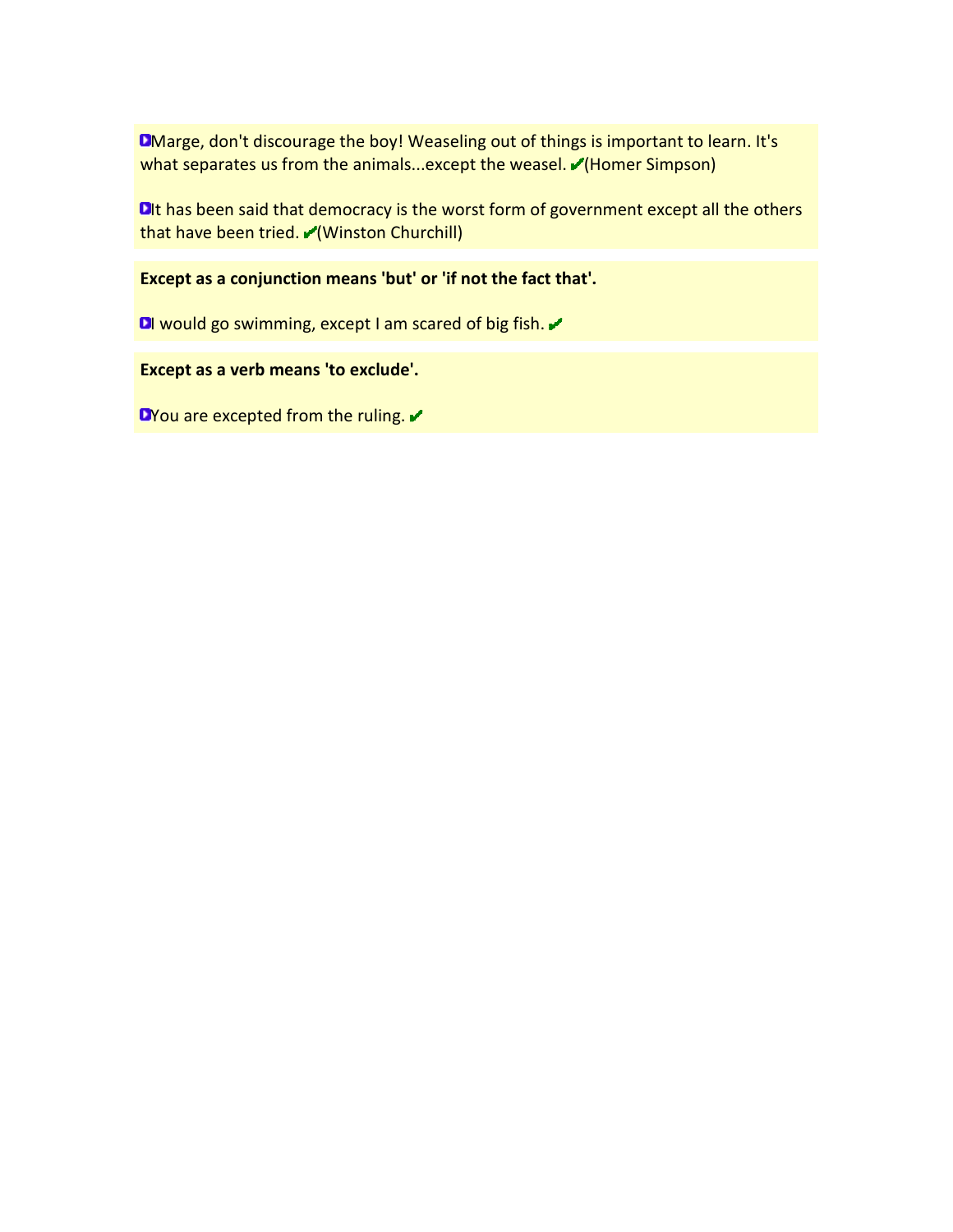# **Difference between Affect and Effect**

There is often confusion over the words 'effect' and 'affect'. In order to understand which to use, you must know the difference between a noun and a verb. This is because effect is a noun; whereas, affect is a verb. However, there are tricks to get around this.

Examples:

**■What effect did foot-and-mouth disease have on your business?** (effect - noun) ("What consequence did foot-and-mouth..." < sounds ok; effect is correct)

Did foot-and-mouth disease affect your business?  $\checkmark$ (affect - verb) ("Did foot-and-mouth disease transform your business?" < sounds ok; affect is correct)

**ODo not allow this incident to effect your decision.**  $\mathsf{X}$ ("...to outcome/consequence/appearance your decision" < nonsense; effect is wrong.) ("...to transform your decision" < sounds ok; affect is correct.)

**D**That spiral effect is effecting my eyes. X